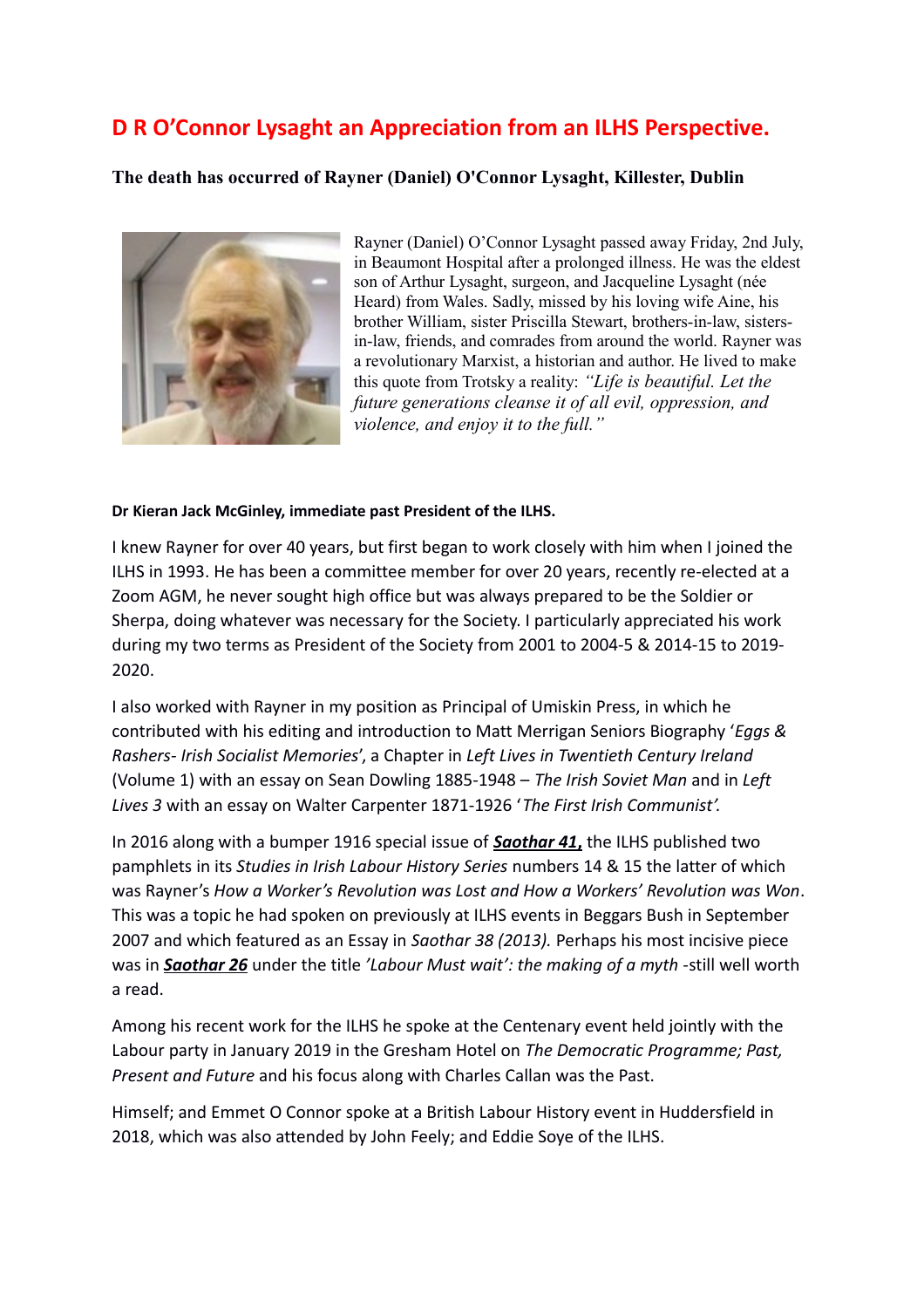**Picking out favourite memories of Rayner** is a difficult choice however his diversity is perhaps best exemplified by the following:

His mingling with the Young Workers Network at a very early hour on a Sunday Morning (11am Oct 11th, 2015) on the topic of *Reflections on 1915/16 how young people view it* -holding forth and being 'young at heart'.

His lobbying along with Ethel Buckley (SIPTU) and presence in Limerick having the 2019 ILHS AGM in the FORSA-SIPTU premises, where afterwards Liam Cahill delivered a tour de Force delivery on the *Events of the Limerick Soviet*.

In the Crown Bar in Belfast after Teresa Moriarty's lecture on Mary Galway on December  $12<sup>th</sup>$ , 2015 and being part of the ILHS executive making a presentation of a set of Saothar issues to the Linen Hall Library, in conjunction with the *James Connolly in America Exhibition.*

A few years later being part of the ILHS/NIC ICTU event in the MAC (October 2018) on *William Walker-James Connolly and the associated issues on labour in Northern Ireland right up to the present day*, along with the launch of Byers & *Devine's William Walker Belfast Labour Unionist Centenary Essays (*Umiskin Press)

Walking home from Beggars Bush to Pearse Street, when Rayner accompanied me as far as the Dart Station in Barrow Street, it is funny what you can pack in during those few minutes, but many a good story was relived during those short walks.

I did not always agree with Rayner's point of view, being of a Larkinite background (WUI/FWUI/ SIPTU/Labour Party) however I respected his perspective, scholarship, endeavour, and his dogged pursuit of issues where the committee was not fulfilling its mandate or were shying away from delivering on what we had decided, quickly.

The ILHS is the poorer for his passing, as are his friends, colleagues, comrades, and family and he will be greatly missed but not forgotten, and his scholarship will bear the testament of time.

On learning of Rayner's death, I wrote to the Secretary of the ILHS Kevin Murphy as follows:

Des Derwin (SIPTU/DCTU) advised me by text that Rayner had died on Friday (RIP).

Rayner was a stalwart of the left, very informative, and in both the ILHS and Umiskin Press I was very happy to work with him on his publications. As a chair of meetings, he could tax your patience, with his longwindedness, but he was always willing and able to speak and up to the coming of Covid, was a very good attender at committee meetings, the last non virtual one I saw him at was in February  $17<sup>th</sup>$ , 2020.

He will be greatly missed., and it would be fitting if we did something for him, in the future to celebrate his commitment to the society. Long may he be remembered. Ruairi Quinn rang me last evening and asked me to pass on his condolences to all here present today.